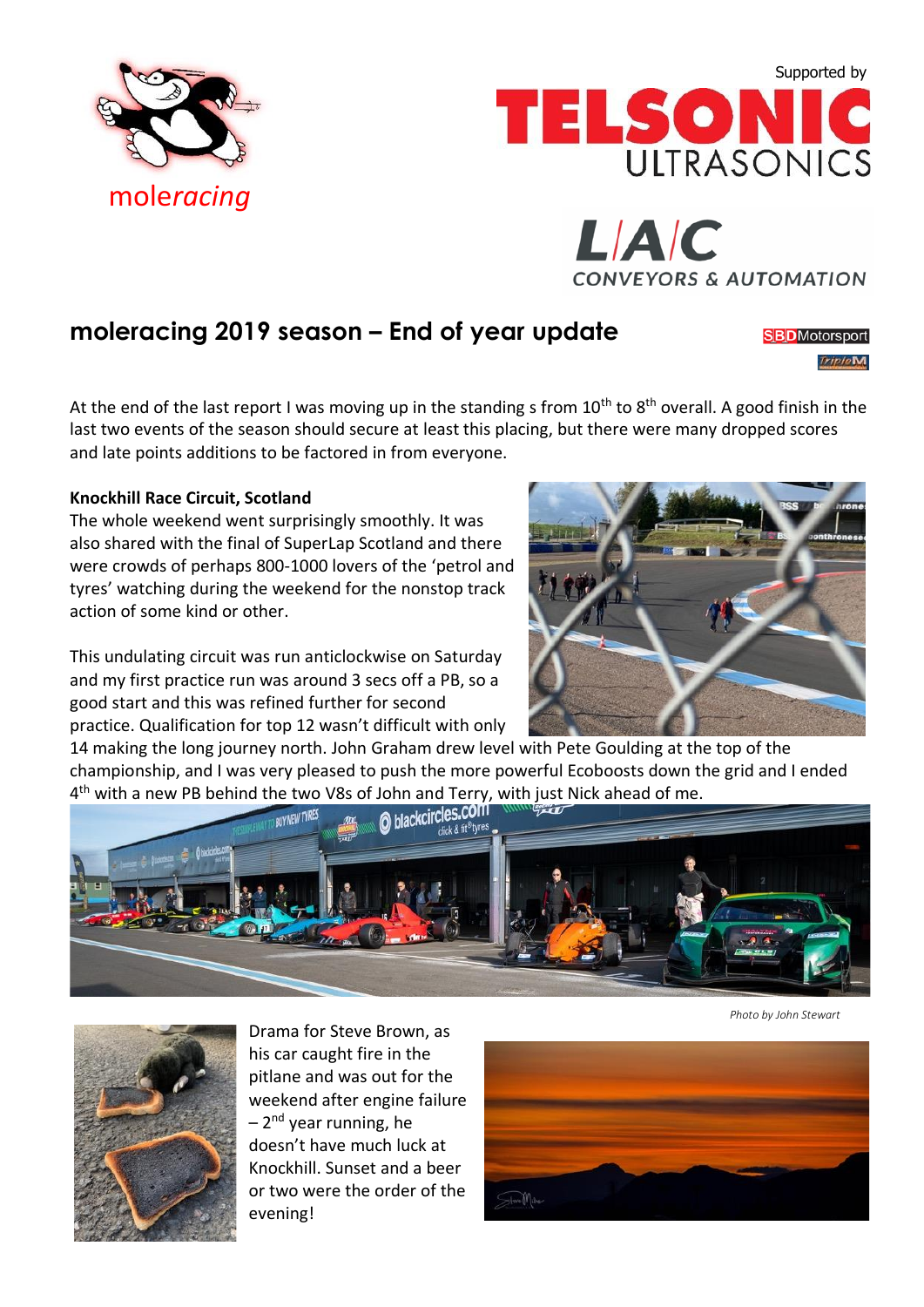## **Knockhill Sunday Clockwise layout**

This was an eventful day with 2 car blow-ups and a crash! First car on track for the day was Terry who underestimated the grip levels on the very first corner and went off, through the gravel trap and put the V8 nose first into the tyre wall. Events like this don't stop Team TeGra and when the car was brought back, they set about stripping the broken suspension and front wing for a rebuild from the spares. They did this enough to qualify for the runoff.



My 2 litre class mate Nick, had his supercharged 1.3l engine expire as captured here on the right by the excellent motorsport photographer John Stewart.

John Graham was trying to put himself in overall contention for the championship – but Terry wasn't letting him have it that easy. Having started the day in the wall, Terry took the top spot in the run off for maximum points, followed by John graham and at 3<sup>rd</sup>, my best result of the season.



*Photo by John Stewart*

A few not obvious lines pointed out by Nick to me gained some tenths and I was very pleased to break the existing class record set by him last year 3 times for 3 extra points and also keep the Ecoboosts behind me. Graham Blackwell's season came to an end when his engine and turbo 'let go' in spectacular fashion on the main straight.



*Photo by John Stewart*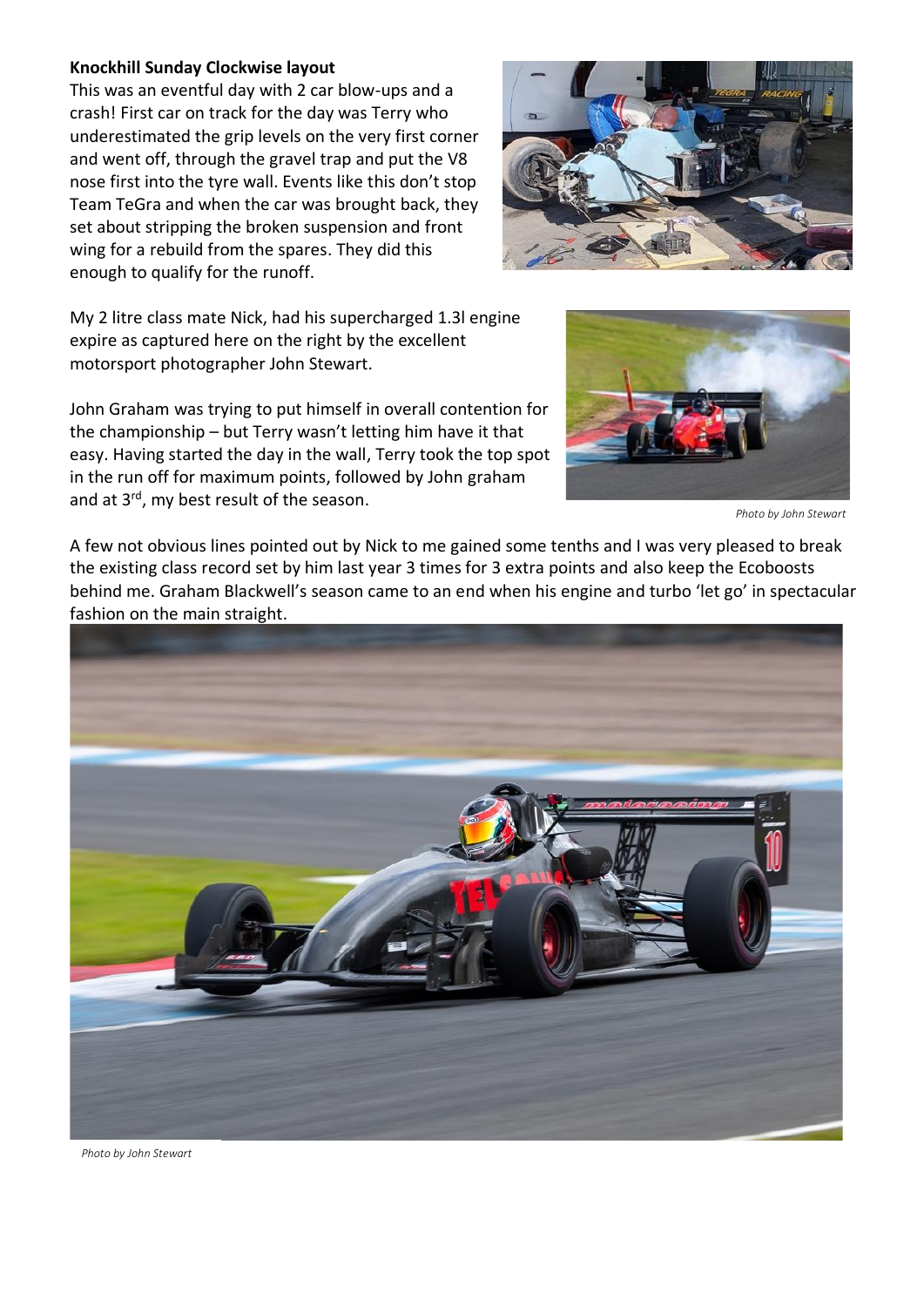## **Anglesey Weekend**

For the final round of the championship I invited a professional race engineer, coach and driver – Alan Mugglestone - to share my car, in a bid to learn what could be done and how to drive faster. I made sure that I had every run fully logged with the onboard datalogger and also videoed for subsequent analysis.

In speed events, as you are against the clock, sharing a car is easy – as long as you can manage the additional heat build-up and stress generally on the car caused by the extra duty



cycle. When my fellow competitors saw what I was doing, a paddock sweepstake soon started as to how many runs it would take before I was beaten!

*Photo by Kim Broughton*

On the Saturday we drove the national circuit and I'm pleased to say that for practice I was fastest overall, including my fellow 2 litres and several V8s, but I did nearly crash in the process and had a 'trouser moment'! I stayed ahead of Alan also for timed runs 1 and 2 and we both qualified for the top 12 run off. It was at this point that Alan moved ahead and nearly took the run off win behind FTD man and 2 litre runner Matt Hillam driving the SBD Dallara. I was in 7<sup>th</sup>, with a new PB but 1.1 seconds behind Alan. What I hadn't expected, I guess as driving your own car you get used to it and its characteristics, was how much Alan changed the car settings every single run. The predominate characteristic was no 'front end' meaning when you wanted to either turn in or accelerate out from the apex of a corner you had to wait until the front of the car gripped. By the end of the weekend a combination or ride height adjustments, packer gaps in the shock absorbers, roll bar stiffness and some other things totally transformed the car and the ability to get on the power before the car was lined up for the exit phase was staggering. It was a totally different car that I took away from the weekend than the one I arrived with!

Attention to detail was another lesson learned as we went over the whole car at the end of the day,

spanner checking everything. Based on the appalling weather forecast for gales and rain overnight we put the wets on for the morning in readiness.

The traditional end of season beers and meal in the Circuit café was good fun, and surprising to see some drivers the following make the start!

It was a wild and windy night in the paddock and everyone had a few bags under their eyes in the morning, the rain didn't really materialise as forecast – just the wind! To play safe we ran a gentle first practice on the wets as Alan was second car away from the line, but quickly switched to slicks and more modifications and maintenance repairs. A rear loose hub was tightened up and this also helped the handling.



*Alan sporting a relevant T shirt Photo by Jane Louden*

Timed run 1 and 2 were close to a PB and left me in  $6<sup>th</sup>$  and Alan in  $3<sup>rd</sup>$ . The big power of John Grahams V8 on the main straight took him to the overall lead and Matt was second. Valiant Nick Algar who's engine blew in Knockhill at the previous round put a sub standard spare engine in for this weekend to try and squeeze an extra point or two, but that also cried enough and he retired. Terry and Grahams Lola also expired – I think with gearbox issues and as a consequence a few bike engined single seater made the runoff, although Mark Anson's engine declared itself 'hors de combat'!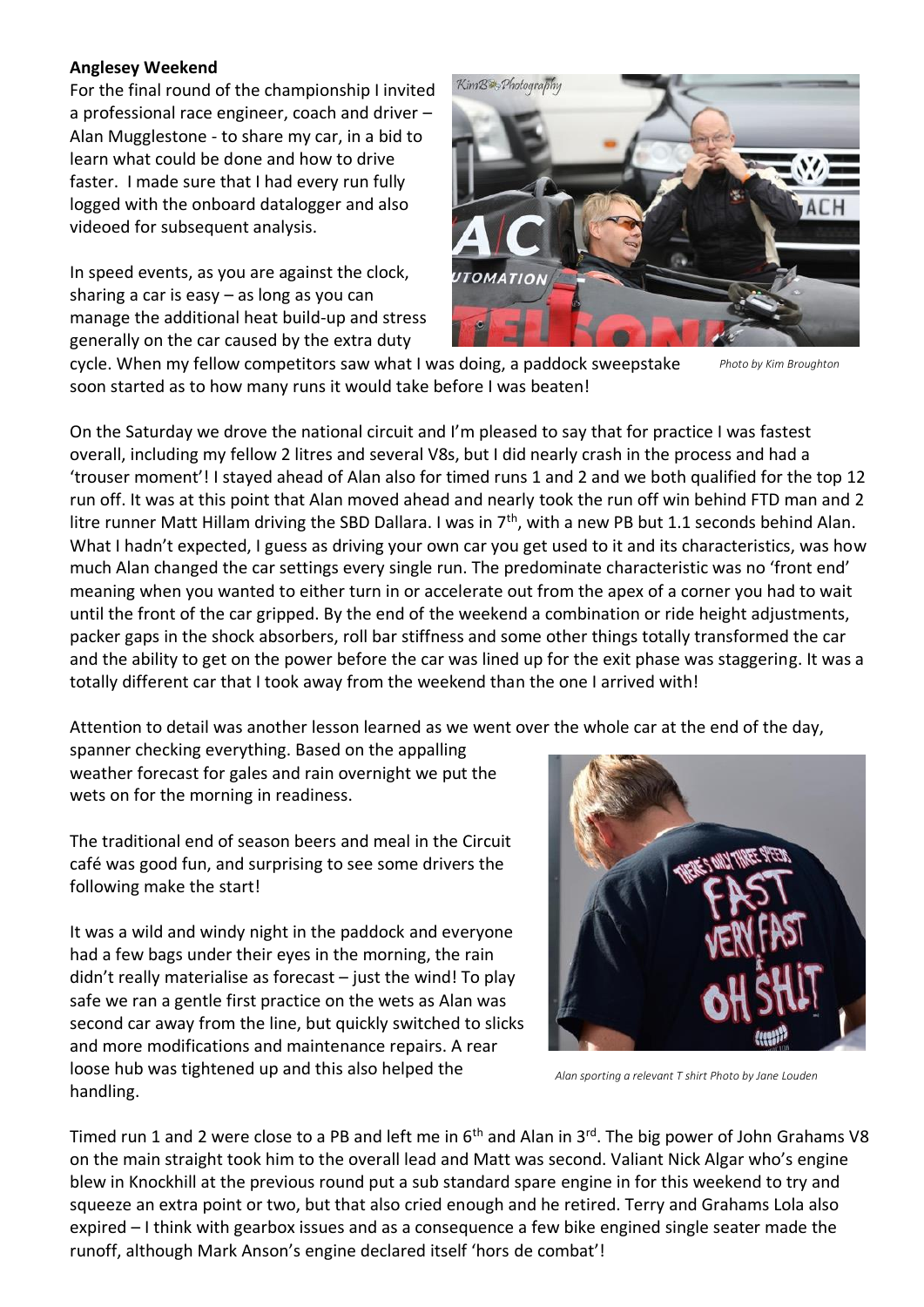I had some low oil pressure warnings and the 'on site' spares department of SBD came into its own as we got an extra litre or so in the tank and this cured it for the final runs.



As Alan had qualified faster than me, and for the first time in the weekend I was running first car for the run off and Alan second. When cars are shared, you come off the track and go straight to the holding area adjacent to the start line and swap over and refuel, this was fine for the first run off, but on the second I was so pleased with a PB and a successful end of the season that I drove away from the circuit and slowly back through the main paddock to my trailer – Only to realise when I got back that Alan was 300m away on the start line and all ready to go for his final run jumping up and down wondering what had happened as he saw me disappear into the distance. Luckily, I brought the car back – albeit somewhat hot, and they let Alan run where he put in a stunning performance, some 2.2 seconds faster than me to come 3rd in the run off to my 5<sup>th</sup> place.

The data I have on how he achieved this is invaluable, and if you want to know what he did, then just go on one of his coaching courses at Blyton held every March – see [TripleMMotorsport website.](https://www.triplemmotorsport.co.uk/) He not only can "talk the talk", he can "walk the walk"!

A beer and some cheese – see the T shirt and we packed up slowly and then as everyone dashed away at the end of the year, Martin Pickles and I enjoyed a few beverages and a long meal at the local



restaurant, reminiscing on a great season. He christened the upper bunk in the van (apologies for my snoring) and we stayed in the restaurant car park before a leisurely drive home the following day!